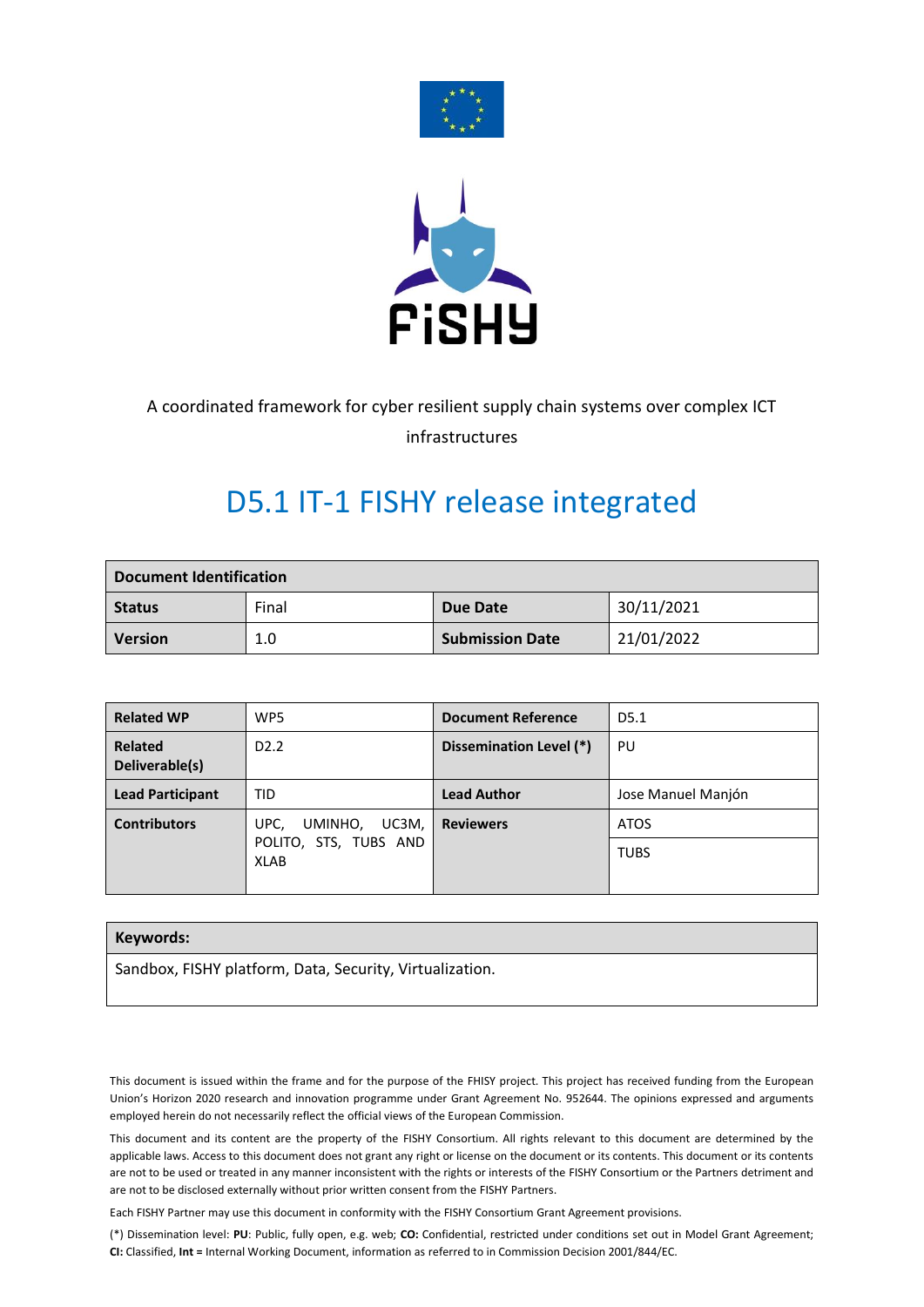

## Document Information

<span id="page-1-0"></span>

| <b>List of Contributors</b>  |               |  |  |  |
|------------------------------|---------------|--|--|--|
| Name                         | Partner       |  |  |  |
| Jose M. Manjón Cáliz         | TID           |  |  |  |
| Diego R. López               | TID           |  |  |  |
| Eva Marín Tordera            | <b>UPC</b>    |  |  |  |
| <b>Henrique Santos</b>       | <b>UMINHO</b> |  |  |  |
| Luis Félix González Blázquez | UC3M          |  |  |  |
| Cataldo Basile               | <b>POLITO</b> |  |  |  |
| Daniele Canavese             | <b>POLITO</b> |  |  |  |
| Grigorios Kalogiannis        | <b>STS</b>    |  |  |  |
| Mounir Bensalem              | <b>TUBS</b>   |  |  |  |
| Jan Antič                    | <b>XLAB</b>   |  |  |  |

|         | <b>Document History</b> |                |                                      |  |  |  |  |  |
|---------|-------------------------|----------------|--------------------------------------|--|--|--|--|--|
| Version | Date                    | Change editors | Changes                              |  |  |  |  |  |
| 0.1     | 03/12/2021              | TID            | Index                                |  |  |  |  |  |
| 0.2     | 15/12/2021              | TID            | Contribution to sections 1 and 2     |  |  |  |  |  |
| 0.3     | 17/12/2021              | UPC, UMinho    | Contribution to section 3            |  |  |  |  |  |
| 0.4     | 21/12/2021              | UC3M           | Contribution to sections 2 and 6     |  |  |  |  |  |
| 0.5     | 22/12/2021              | <b>POLITO</b>  | Contribution to section 4            |  |  |  |  |  |
| 0.6     | 17/01/2022              | <b>TUBS</b>    | Contribution to section 5            |  |  |  |  |  |
| 0.7     | 19/01/2022              | <b>XLAB</b>    | Contribution to section 3            |  |  |  |  |  |
| 0.8     | 19/01/2022              | TID            | Version ready for internal review    |  |  |  |  |  |
| 0.9     | 19/01/2022              | ATOS, TUBS     | Internal review comments             |  |  |  |  |  |
| 1.0     | 21/01/2022              | <b>ATOS</b>    | <b>FINAL VERSION TO BE SUBMITTED</b> |  |  |  |  |  |

| <b>Quality Control</b>     |                          |                      |  |  |
|----------------------------|--------------------------|----------------------|--|--|
| Role                       | Who (Partner short name) | <b>Approval Date</b> |  |  |
| Deliverable leader         | Jose Manuel Manjón (TID) | 21/01/2022           |  |  |
| <b>Quality manager</b>     | Juan Alonso (ATOS)       | 21/01/2022           |  |  |
| <b>Project Coordinator</b> | Antonio Alvarez (ATOS)   | 21/01/2022           |  |  |

| <b>Document name:</b> | D5.1 IT-1 FISHY release integrated |                       |    |                 |     | Page:          | 2 of 20 |
|-----------------------|------------------------------------|-----------------------|----|-----------------|-----|----------------|---------|
| <b>Reference:</b>     | D5.1                               | <b>Dissemination:</b> | PU | <b>Version:</b> | 1.0 | <b>Status:</b> | Final   |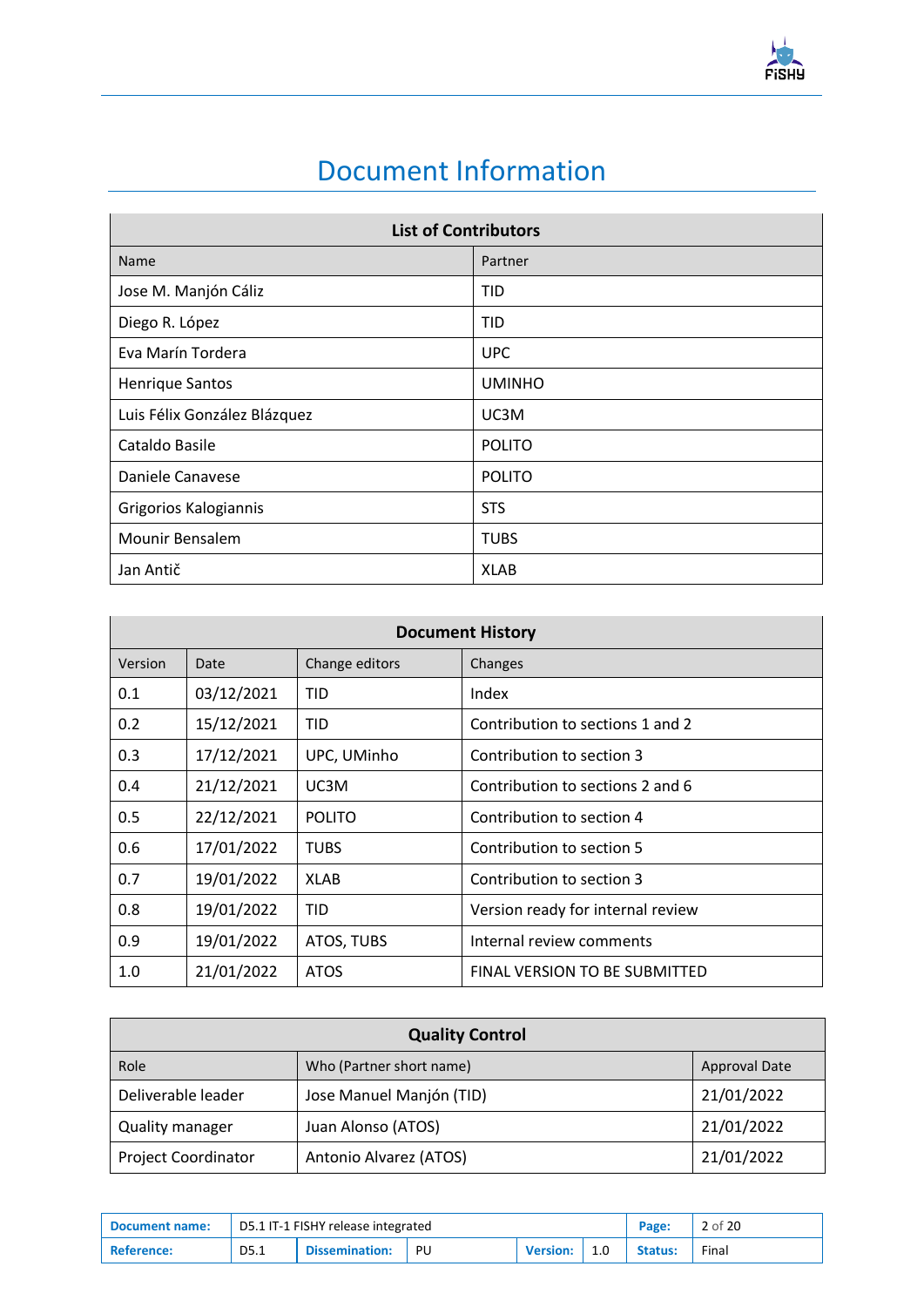

# <span id="page-2-0"></span>**Table of Contents**

| $\mathbf{1}$ |
|--------------|
| 1.1          |
| 1.2          |
| 1.3          |
| $2^{\circ}$  |
| 2.1          |
| 2.2          |
| 2.3          |
| 3            |
| 3.1          |
| 3.2          |
| 3.3          |
| 4            |
| 5            |
| 6            |
| 7            |
|              |

| <b>Document name:</b> | D5.1 IT-1 FISHY release integrated |                                                       |  |  |                | Page: | 3 of 20 |
|-----------------------|------------------------------------|-------------------------------------------------------|--|--|----------------|-------|---------|
| <b>Reference:</b>     | D5.1                               | <b>Dissemination:</b><br>PU<br>1.0<br><b>Version:</b> |  |  | <b>Status:</b> | Final |         |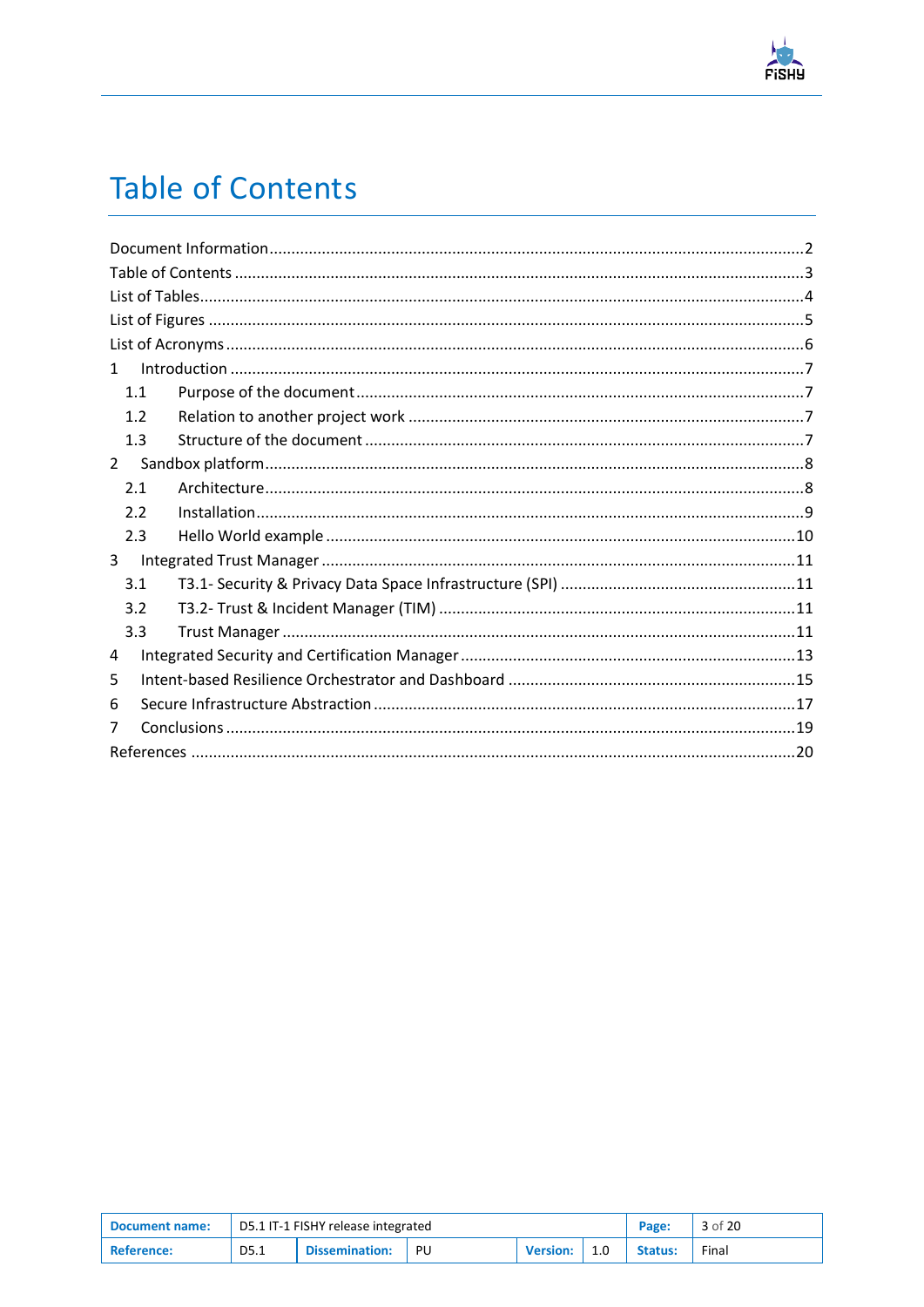

## List of Tables

<span id="page-3-0"></span>

|--|

| <b>Document name:</b> | D5.1 IT-1 FISHY release integrated |                                                |  |  |  | Page:   | 4 of 20 |
|-----------------------|------------------------------------|------------------------------------------------|--|--|--|---------|---------|
| <b>Reference:</b>     | D5.1                               | Dissemination:<br>PU<br><b>Version:</b><br>1.0 |  |  |  | Status: | Final   |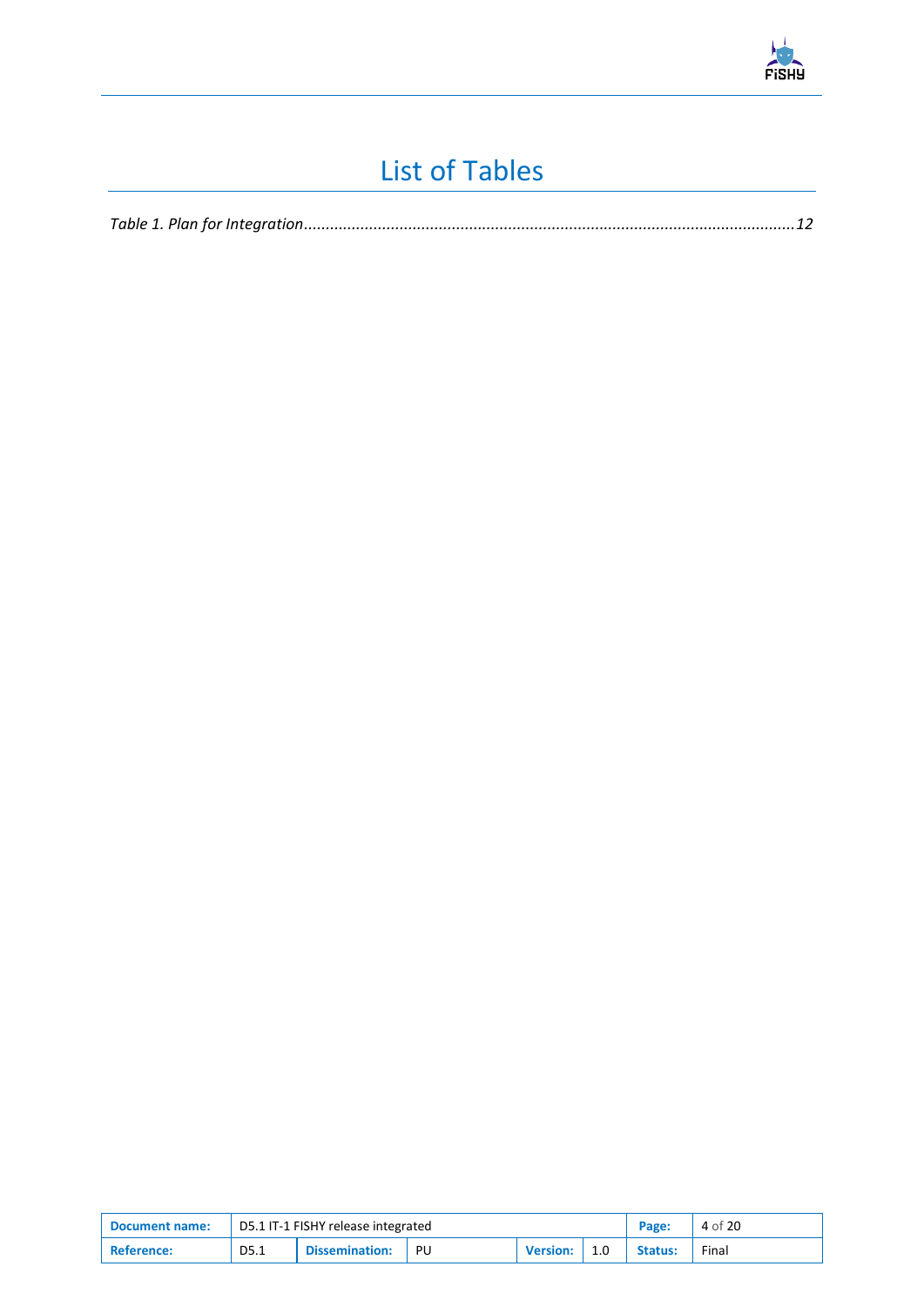

# List of Figures

<span id="page-4-0"></span>

|--|--|--|

| <b>Document name:</b> | D5.1 IT-1 FISHY release integrated |                                                       |  |  |  | Page:          | 5 of 20 |
|-----------------------|------------------------------------|-------------------------------------------------------|--|--|--|----------------|---------|
| <b>Reference:</b>     | D5.1                               | <b>Dissemination:</b><br>PU<br><b>Version:</b><br>1.0 |  |  |  | <b>Status:</b> | Final   |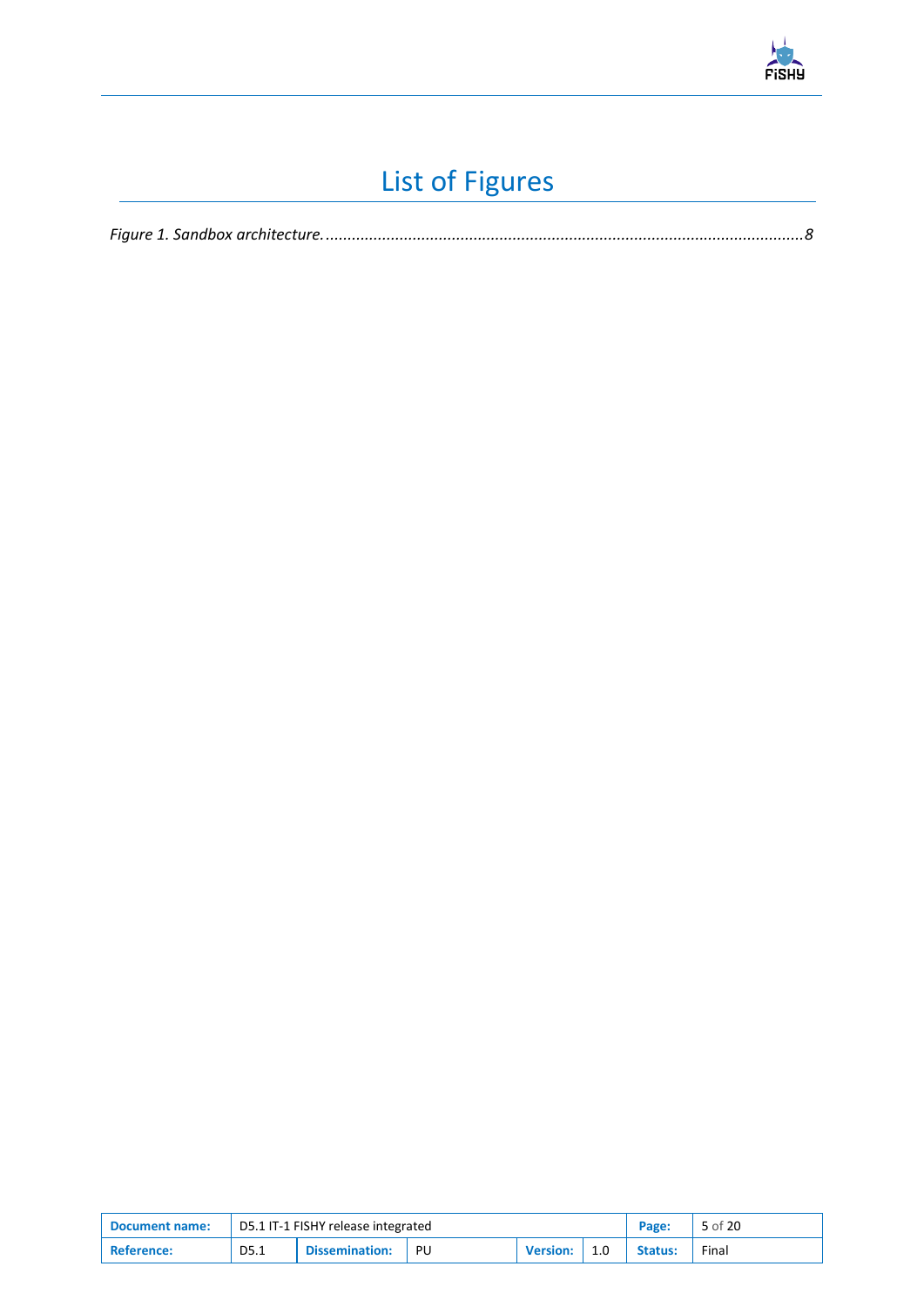

# List of Acronyms

<span id="page-5-0"></span>

| Abbreviation /<br>acronym | <b>Description</b>                            |
|---------------------------|-----------------------------------------------|
| AC&IdM                    | <b>Access Control and Identity Management</b> |
| D5.1                      | Deliverable number 1 belonging to WP5         |
| DM                        | Data Manager                                  |
| <b>CLI</b>                | <b>Command Line Interface</b>                 |
| <b>CNL</b>                | <b>Controlled Natural Language</b>            |
| <b>EC</b>                 | <b>European Commission</b>                    |
| <b>EDC</b>                | <b>Enforcement and Dynamic Configuration</b>  |
| F <sub>2F</sub>           | Farm-to-Fork                                  |
| <b>HPL</b>                | High-level Policy Language                    |
| <b>IRO</b>                | Intent-based Resilience Orchestrator          |
| K8s                       | Kubernetes                                    |
| <b>NED</b>                | Network Edge Device                           |
| <b>NLP</b>                | <b>Natural Language Processing</b>            |
| <b>PMEM</b>               | <b>Predictive MaintenancE Monitoring</b>      |
| <b>SACM</b>               | Security Assurance & Certification Management |
| <b>SeCM</b>               | <b>Security Capability Model</b>              |
| <b>SIA</b>                | Secure Infrastructure Abstraction             |
| SPI                       | Security & Privacy Data Space Infrastructure  |
| <b>TIM</b>                | Trust & Incident Manager                      |
| <b>VNF</b>                | <b>Virtual Network Functions</b>              |
| VM                        | Virtual Machine                               |
| <b>WP</b>                 | <b>Work Package</b>                           |

| <b>Document name:</b> | D5.1 IT-1 FISHY release integrated |                       |    |                 |     |                | 6 of 20 |
|-----------------------|------------------------------------|-----------------------|----|-----------------|-----|----------------|---------|
| <b>Reference:</b>     | D5.1                               | <b>Dissemination:</b> | PU | <b>Version:</b> | 1.0 | <b>Status:</b> | Final   |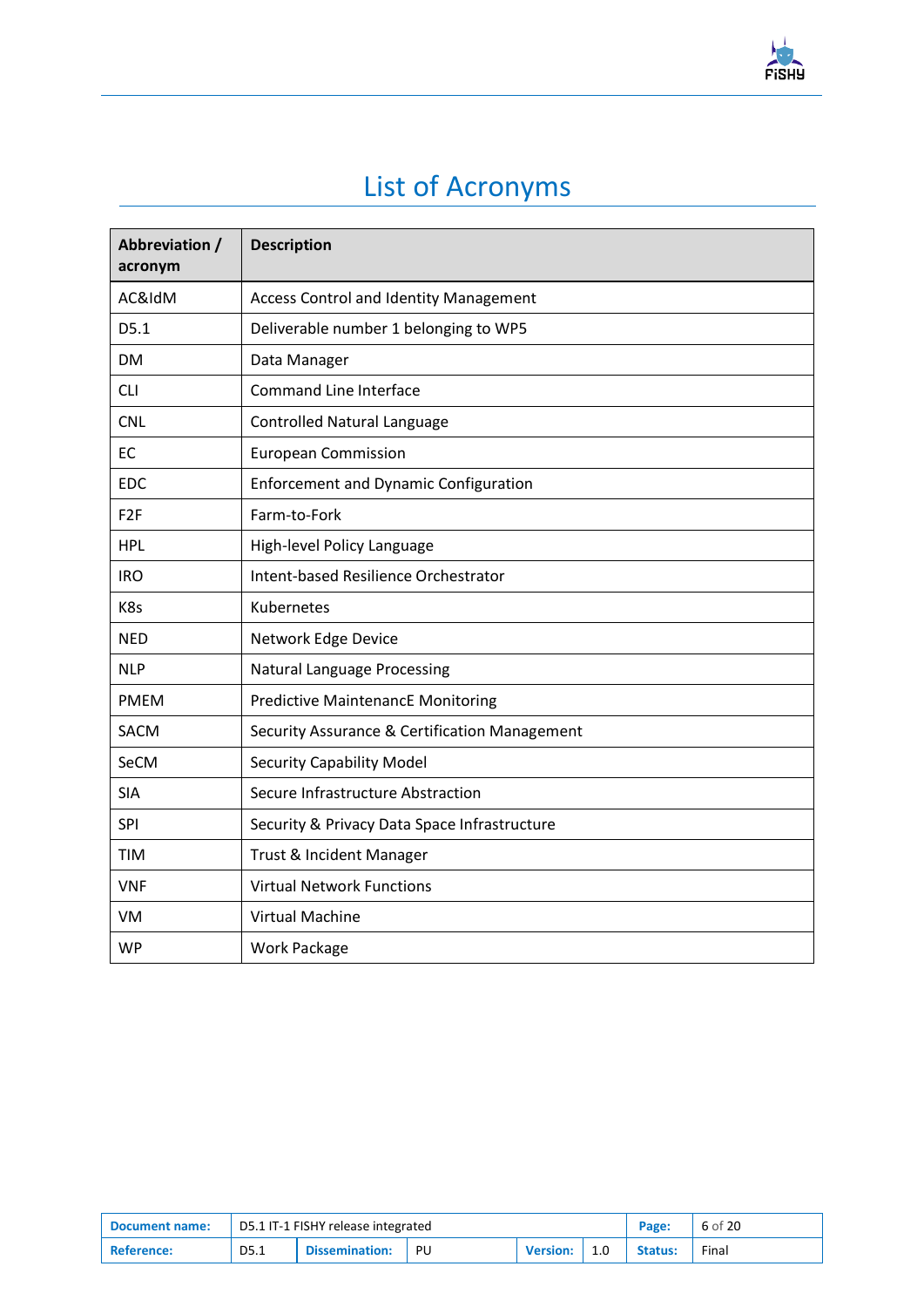

## <span id="page-6-0"></span>1 Introduction

#### <span id="page-6-1"></span>1.1 Purpose of the document

The objective of this deliverable is to report the progress of the FISHY platform implementation and present the first version of it. Here is described the FISHY platform, integrated on a Sandbox. The idea is that this Sandbox will contain all the FISHY components and provide communication between them.

Regarding other tasks, this document makes reference to the activities that have been carried out in other work packages that will provide their tools into the FISHY platform, with the definition of the different interfaces, components and all the necessary inputs to make the FISHY platform work.

#### <span id="page-6-2"></span>1.2 Relation to another project work

All the integration outputs of the work packages involved on the design and development of the different tools are reflected in this document. The WP3 integrates the Trust Manager module, the WP4 integrates the Security and Certification Manager and regarding this WP5, the tasks T5.1 and T5.2 contribute with the Intent-based Resilient Orchestrator & Dashboard and the Secure Infrastructure Abstraction, respectively.

#### <span id="page-6-3"></span>1.3 Structure of the document

This document is structured in 5 major chapters:

- **Chapter 2** presents the FISHY platform, the Sandbox. Here is explained the architecture of the platform, the process of installation and how to execute the *Hello World* example.
- **Chapter 3** presents the work done on the integration of the Trust Manager (WP3).
- **Chapter 4** presents the work done on the integration of the Security and Certification Manager (WP4).
- **Chapter 5** presents the work done on the Intent-based Resilience Orchestrator and the Dashboard (T5.1).
- **Chapter 6** presents the work done on the Secure Infrastructure Abstraction (T5.2).

| <b>Document name:</b> | D5.1 IT-1 FISHY release integrated |                       |    |                 |  |                | 7 of 20 |
|-----------------------|------------------------------------|-----------------------|----|-----------------|--|----------------|---------|
| <b>Reference:</b>     | D5.1                               | <b>Dissemination:</b> | PU | <b>Version:</b> |  | <b>Status:</b> | Final   |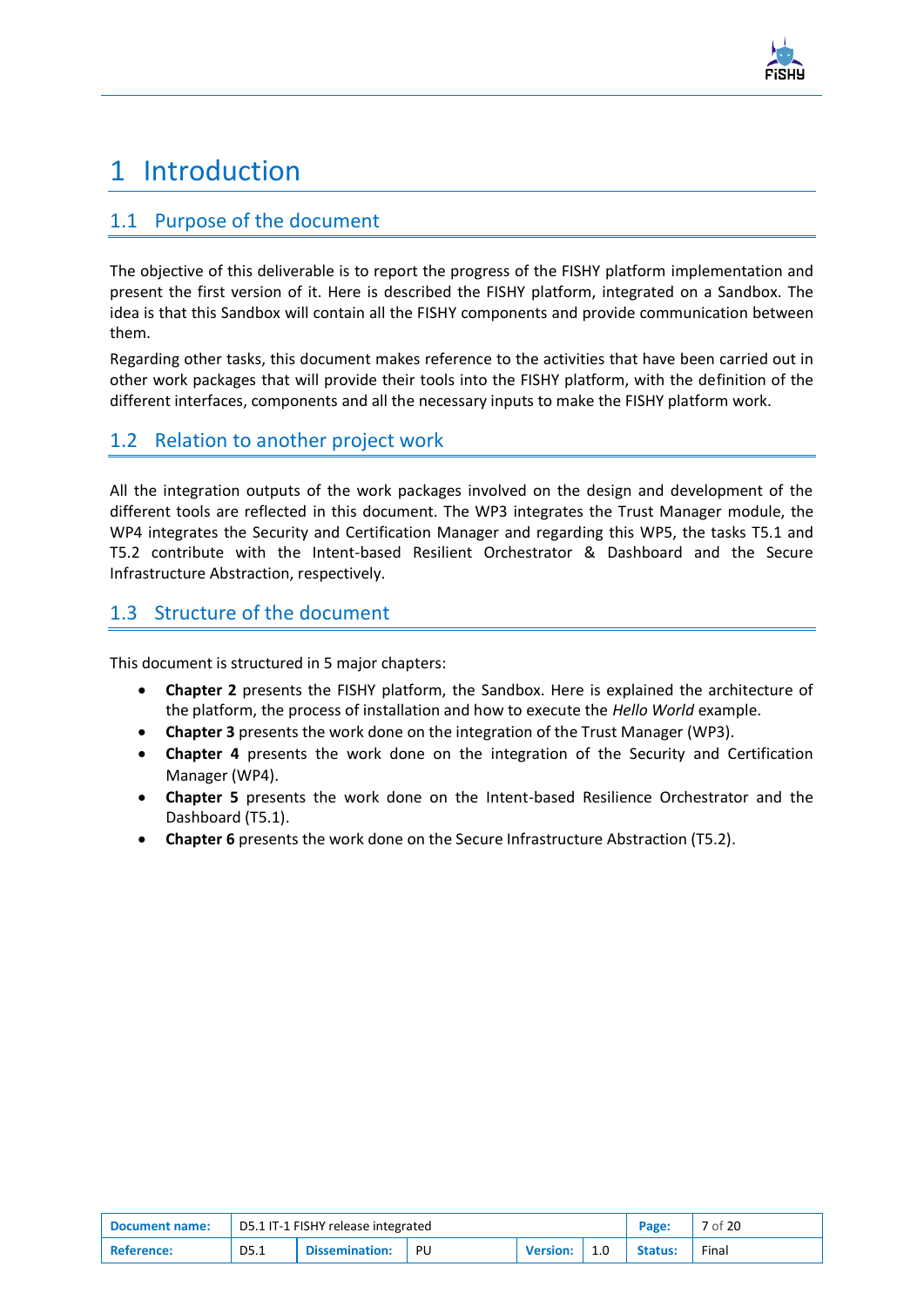

## <span id="page-7-0"></span>2 Sandbox platform

This section describes what is the FISHY Sandbox, its architectural design, the installation process, and the description of the hello-world example to showcase how to use the Sandbox.

All the information regarding the FISHY Sandbox that will be described in this section of the document is also available in the link below. In this case, the information is showcased using a video, showing the architecture of the first iteration of the FISHY Sandbox, the installation process, and the deployment of the hello-world example [\[12\].](#page-19-1)

### <span id="page-7-1"></span>2.1 Architecture

[Figure 1](#page-7-2) presents the design of the FISHY Sandbox. The purpose of this Sandbox is to provide a virtual environment capable of supporting the execution of FISHY components and other relevant functions, such as Virtualized Network Functions (VNFs) developed during the project lifetime.



**Figure 1. Sandbox architecture.**

<span id="page-7-2"></span>As it can be seen in the picture, the first version of the Sandbox is provided as a set of different domains. One of the domains hosts the FISHY control services (e.g., the Trust & Incident manager, the Security and Certification Management, and the Intent-based Resilience Orchestrator & Dashboard). Two additional domains provide the abstraction of a Network Function Virtualization Infrastructure (NFVI). This way, the Sandbox design is flexible to support different testing requirements, involving a single organization domain, or even several organization domains if needed.

To support inter-domain communications, the Sandbox includes a functional Network Edge Device (NED) at every domain. NEDs establish all the management communications between fishy control

| Document name:    |      | D5.1 IT-1 FISHY release integrated | Page: | 8 of 20         |     |                |       |
|-------------------|------|------------------------------------|-------|-----------------|-----|----------------|-------|
| <b>Reference:</b> | D5.1 | <b>Dissemination:</b>              | - PU  | <b>Version:</b> | 1.0 | <b>Status:</b> | Final |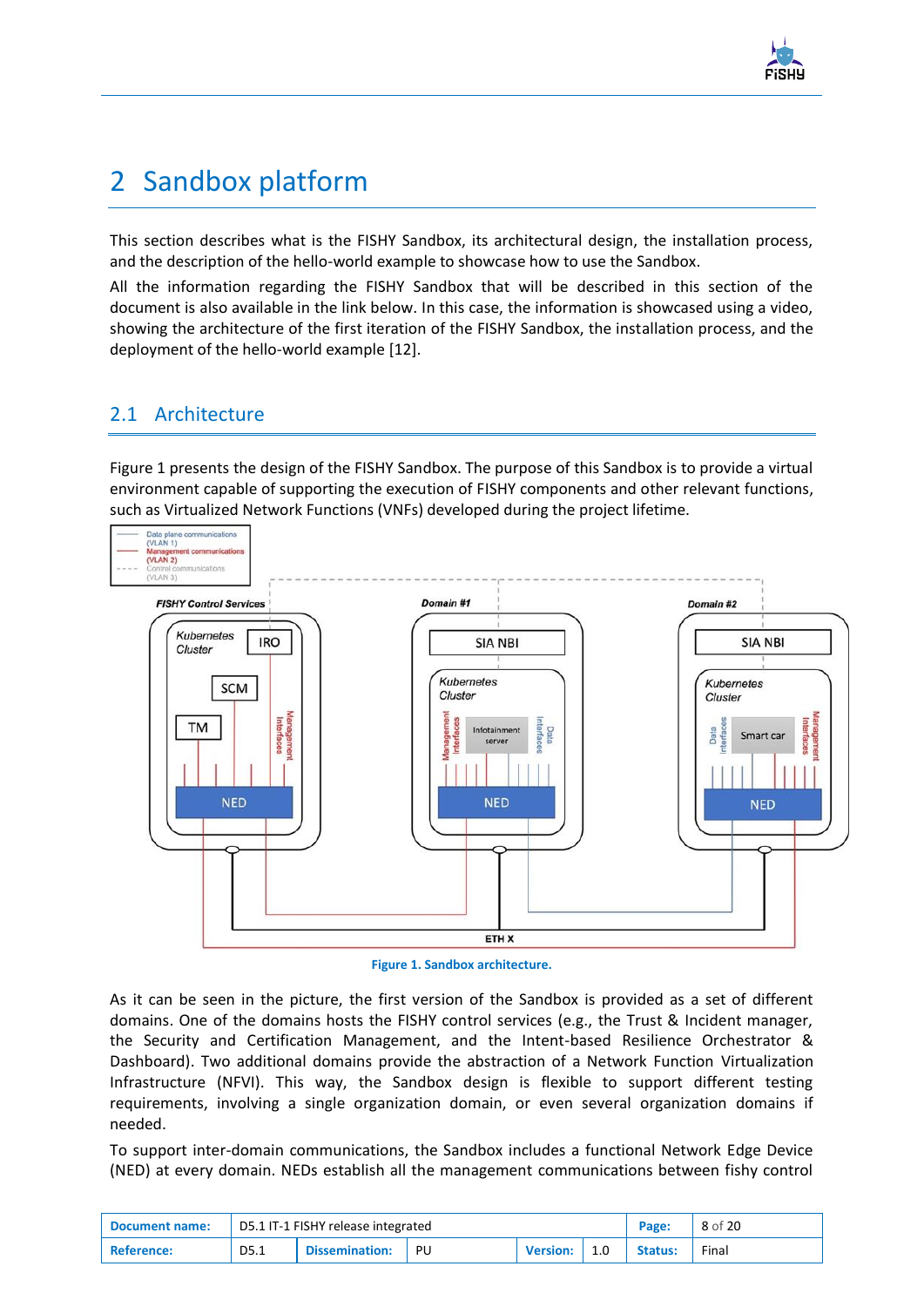

services and other FISHY components, such as VNFs (management communications are shown in red color in the figure). They also enable inter-domain data-plane communications between VNFs (dataplane communications are shown in blue color). In the first version of the sandbox (IT-1), the NED offers a set of pre-created management and data-plane interfaces, providing secure network connectivity to applications and modules in the FISHY Sandbox.

The first software release of the Sandbox is based on Kubernetes (K8s) [\[1\].](#page-19-2) Each domain is provided as a K8s cluster that supports the deployment of all the modules and applications in the Sandbox and includes a representation of an ICT infrastructure so that any pilot can be deployed on a domain. In turn, each K8s cluster is packaged into a virtual machine. This way, the Sandbox can be downloaded by interested partners as a set of three interconnected virtual machines. Still, its design is flexible to accommodate different virtual infrastructure management solutions, e.g., OpenStack [\[2\].](#page-19-3) A NED implementation can be also made available for OpenStack deployments. In addition, an up-to-date version of the Sandbox is hosted in the 5TONIC laboratories in Madrid, to support test activities and serve as a reference implementation for use case development.

#### <span id="page-8-0"></span>2.2 Installation

This section of the deliverable covers the installation of the IT-1 version of the FISHY Sandbox. A full description of the installation process can also be found in the repository of the project. In this repository, all the images required to perform the installation are available to be downloaded.

After completing this installation process, a FISHY Sandbox infrastructure like the one present in [Figure 1](#page-7-2) will be available for its use in the environment where it has been deployed. Each machine in the Sandbox has a NED element deployed in each domain, with the same network interfaces and IP tunnels shown in the figure.

The basic prerequisites to deploy and operate with the Sandbox platform are the following:

- Three Virtual Machines (VMs) using the "*fishy-sandbox-baseline.qcow*" image. Each VM must have at least 2CPUs and 2GBs of RAM for its execution.
- All machines must be interconnected through a virtual network that provides Internet connectivity. Each VM must have one network interface connected to this virtual network
- The deployment of each VM with a single network interface is recommended. If more interfaces are aggregated to the VM, the script will attach the NED to the interface used to reach the internet (i.e., the default route). Therefore, the VM must be able to reach the rest using this interface.

The installation process that must be followed to set up the Sandbox is the following:

- 1. Login into the machine using the following credentials:
	- *User*: admin-fishy
	- *Password*: admin-fishy
- 2. If not present in the VM, download the configuration file(publicly accessible):

*wget https://github.com/Networks-it-uc3m/FISHY-Sandboxdevelopment/blob/main/sandbox-config/sandbox-config.bash && chmod +x sandbox-config.bash*

3. Start the installation process using the following command. If prompted, introduce the password of the VM:

*./sandbox-config.bash*

4. If the VM to be configured is the fishy-control-services host, introduce in the command line the "*y*" character:

*Is this machine fishy-control-services?[y/n]*

| <b>Document name:</b> | D5.1 IT-1 FISHY release integrated |                       |    |                 |     |         | 9 of 20 |
|-----------------------|------------------------------------|-----------------------|----|-----------------|-----|---------|---------|
| <b>Reference:</b>     | D5.1                               | <b>Dissemination:</b> | PU | <b>Version:</b> | 1.0 | Status: | Final   |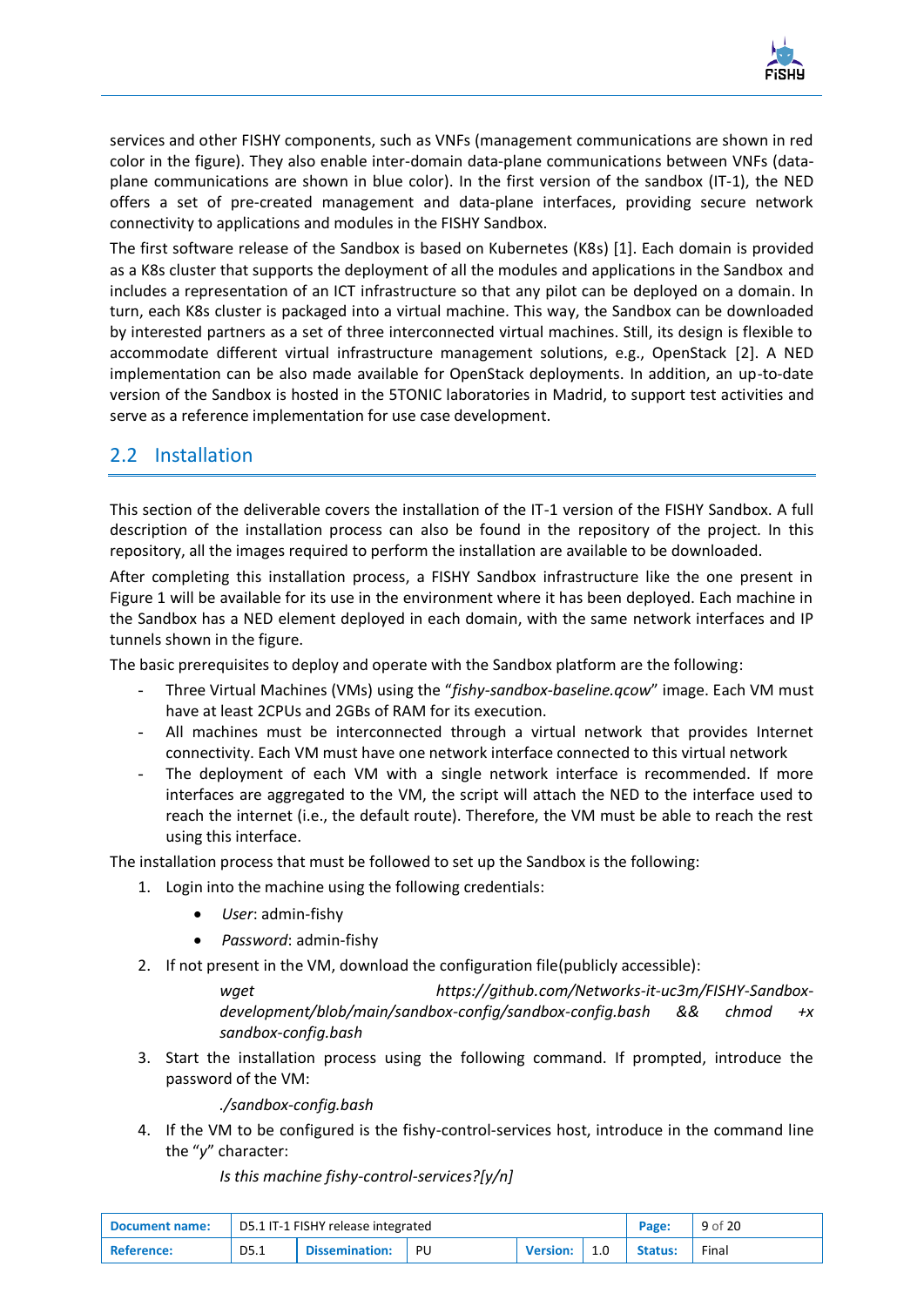

*y*

Otherwise, type "n" and write in the command line the corresponding domain that the VM will represent ("*domain-1*" or "*domain-2*"):

*Is this machine fishy-control-services?[y/n n Is this domain-1 or domain-2?[domain-1/domain-2] domain-1*

5. Introduce the respective IP addresses of the other VMs when prompted by the console:

*Please, enter Domain 1 IP: 10.0.0.1 Please, enter Domain 2 IP: 10.0.0.2*

6. Wait for the process to be completed. If asked by the command line through the following message, write the "*y*" character and press Enter:

*cp: overwrite '/home/ubuntu/.kube/config'?* 

*y*

7. Once the following message appears, the VM is ready to be used:

*Node [fishy-control-services/domain-1/domain-2] ready!*

You can also check that it is properly installed by introducing the command *kubectl get pods* and checking that the *"ned-[DOMAIN-NAME]"*is up and in the "*Running*" status.

#### <span id="page-9-0"></span>2.3 Hello World example

This example mimics the deployment of a simple use case in the FISHY platform, where an infotainment server in Domain-1 will communicate with a smart car located in Domain-2. All components have a management interface that the fishy-control-services domain will use to communicate with them (for management purposes).

The detailed example can be found on the GitHub page (publicly accessible[\)\[7\].](#page-19-4)

| <b>Document name:</b> | D5.1 IT-1 FISHY release integrated |                       |    |                 |     |         | 10 of 20 |
|-----------------------|------------------------------------|-----------------------|----|-----------------|-----|---------|----------|
| Reference:            | D5.1                               | <b>Dissemination:</b> | PU | <b>Version:</b> | 1.0 | Status: | Final    |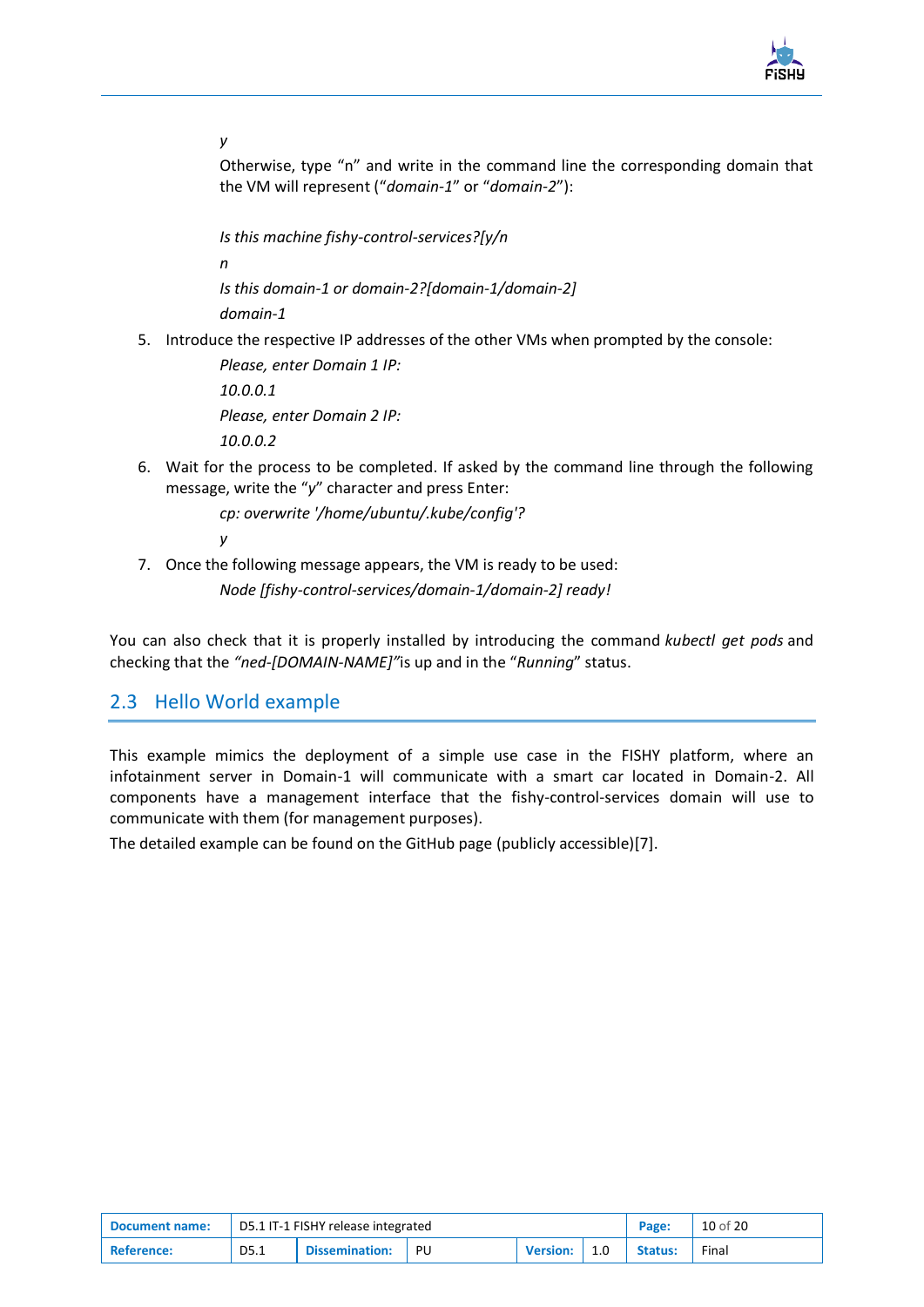

## <span id="page-10-0"></span>3 Integrated Trust Manager

#### <span id="page-10-1"></span>3.1 T3.1- Security & Privacy Data Space Infrastructure (SPI)

The SPI comprises two main modules: the Data Manager (DM), where data transformation (including sanitization) and dispatching (based on RabbitMQ) takes place; and the Access Control and Identity Management (AC&IdM), aiming to enforce authentication and authorization rules. In IT-1, the DM reads log files from the infrastructure, transforms them into CEF format, and sends them to the appropriate RabbitMQ channel, adopting the classification defined by the metrics taxonomy (still under development). The other FISHY modules read data from the RabbitMQ by subscribing to the required channel(s). The template of the code developed for testing purposes is available at [\[8\].](#page-19-5)

The AC&IdM module exposes a service (URI) through which i) applications previously registered (TIM and SCM) are authenticated and require an access token to have access to any other FISHY compliant module, and ii) front end components request user authentication (not required in IT-1). The application code used for testing purposes, including the token access request and RabbitMQ access data, is available at [\[9\].](#page-19-6)

### <span id="page-10-2"></span>3.2 T3.2- Trust & Incident Manager (TIM)

The TIM component is composed of several modules, Vulnerability Assessment, Incident Detection, Impact Assessment and Mitigation. Sharing data between these modules is facilitated by the Threat/Attack Repository, which is used for storage of incoming metrics and the results of analysis performed by the various modules of TIM. The Threat/Attack Repository also serves as the point of integration with other platform modules such as the IRO and EDC, that will perform further actions based on the results of TIM. The communication between modules, both internal to TIM and other platform modules, is facilitated by an HTTP(S) REST API, that allows all CRUD (Create, Read, Update, Delete) operations over the data entities handled by TIM; and a publish/subscribe RabbitMQ message bus, that allows any involved components to receive real-time updates on any relevant new or updated data.

The Swagger (OpenAPI v2) definition of the Threat/Attack Repository is available at [\[10\]](#page-19-7) and an example of a subscriber component, a websocket server providing data updates to a webUI, is available at [\[11\].](#page-19-8)

#### <span id="page-10-3"></span>3.3 Trust Manager

For IT-1 implementation, Trust Manager (TM) uses a simplified workflow for communication and interaction between the lower infrastructure (SIA), SPI and TIM; the SPI is currently not yet FISHY agents to get direct data from the use cases infrastructure. These tools will use the Rabbit MQ protocol for getting the data from the infrastructure. In the current implementation, only Wazuh working in TIM is right now using the Rabbit MQ protocol to do the communication with the F2F usecase to get the log files. The identity Manager module in SPI is using the keycloak tool to handle the access to the Central Repository in TIM. In the proposed workflow for IT-1, all the tools working in TIM will get the access token from keycloak to access the Central repository. Currently, we did not test this functionality because the work is in progress. After obtaining the token, the different tools working in the TIM will use REST API to write the data in the central repository.

| <b>Document name:</b> | D5.1 IT-1 FISHY release integrated |                |      |                 |     |                | 11 of 20 |
|-----------------------|------------------------------------|----------------|------|-----------------|-----|----------------|----------|
| <b>Reference:</b>     | D5.1                               | Dissemination: | - PU | <b>Version:</b> | 1.0 | <b>Status:</b> | Final    |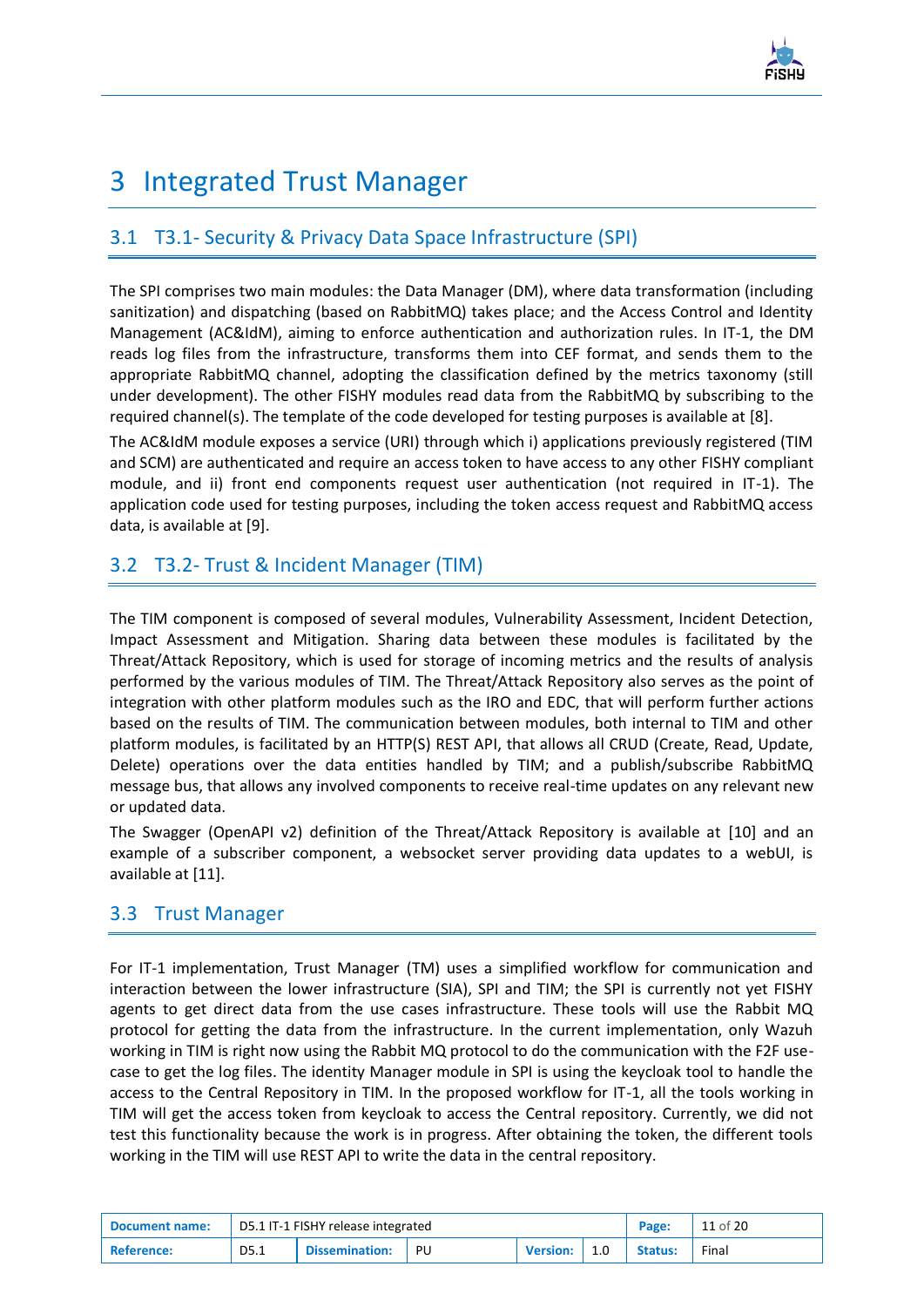

#### **Table 1. Plan for Integration**

<span id="page-11-0"></span>

| Sr <sub>Nº</sub> | <b>Task</b>                                            | <b>Responsible Body</b> | <b>Status</b> | <b>Deadline</b> |
|------------------|--------------------------------------------------------|-------------------------|---------------|-----------------|
| 1                | Integration T3.1 - SPI in Sandbox                      | UPC/UMihno              | In Progress   | 15/02/2022      |
| 2                | Integration T3.2 - TIM in Sandbox                      | UPC/XLAB                | In Progress   | 15/02/2022      |
| 3                | <b>Finishing PMEM</b>                                  | <b>UPC</b>              | In Progress   | 15/02/2022      |
| 4                | Design and implementation of the<br>central repository | UPC/XLAB                | In Progress   | 15/02/2022      |
| 5                | Complete<br>Trust<br>0f<br>Integration<br>Manager (TM) | UPC/XLAB/UMinho         | In Progress   | 28/02/2022      |

| <b>Document name:</b> | D5.1 IT-1 FISHY release integrated |                |    |                 |     |                | 12 of 20 |
|-----------------------|------------------------------------|----------------|----|-----------------|-----|----------------|----------|
| <b>Reference:</b>     | D5.1                               | Dissemination: | PU | <b>Version:</b> | 1.0 | <b>Status:</b> | Final    |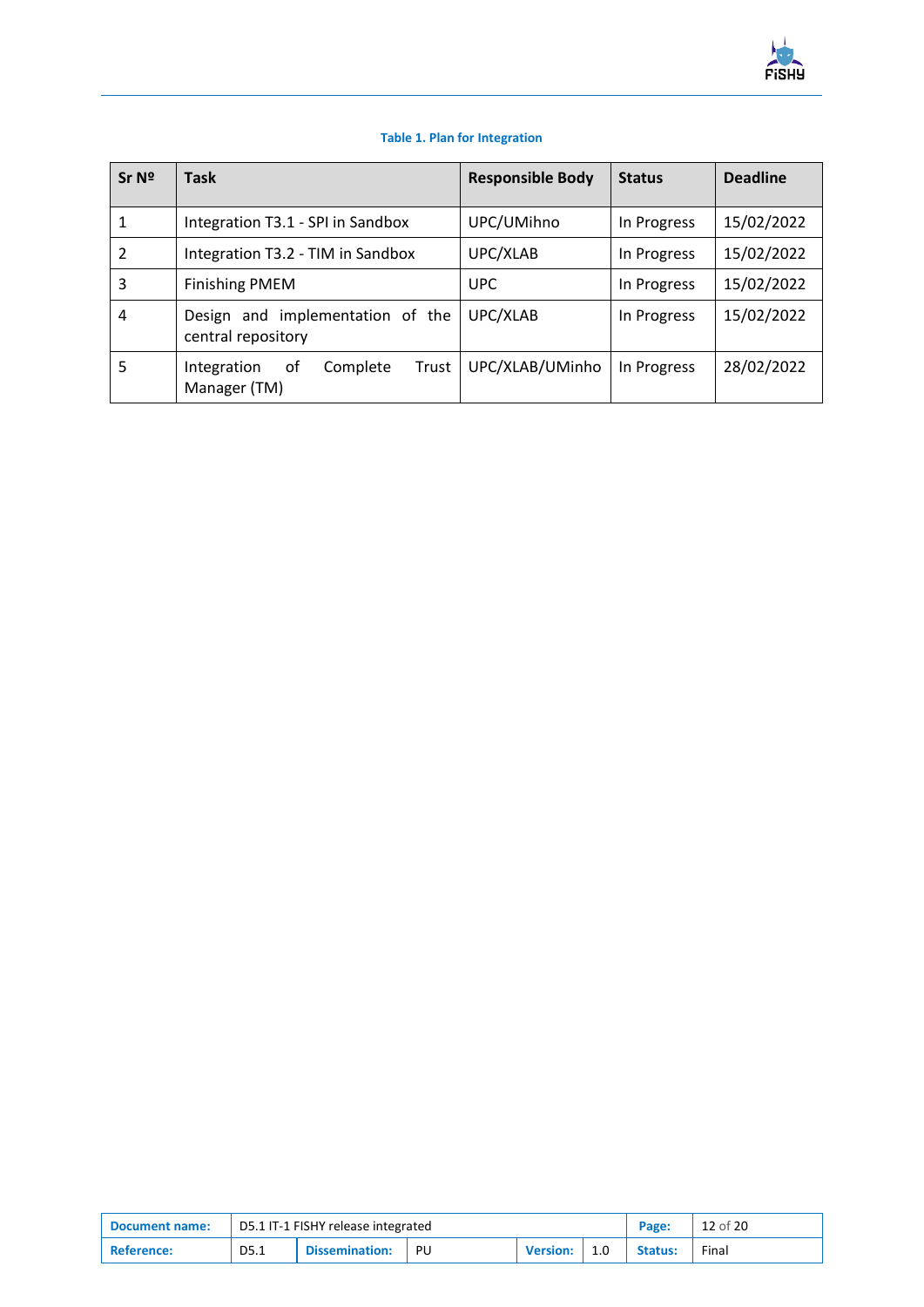

### <span id="page-12-0"></span>4 Integrated Security and Certification Manager

The two main components of the WP4 are the EDC (in charge of refining and enforcing the policies) and the SACM (in charge of producing the security certifications). Moreover, WP4 is in charge for defining several data models used at cross-WP level, i.e., the representations policies (at different abstraction levels) and the security capability.

The Security Capability Model (SeCM) and the workflow to manage it have been developed and are in a stable version. SeCM provides support for the description of the security features of a variety of security controls (e.g., generic packet filter, generic VPN gateways, iptables, XFRM). The SeCM is also used to automatically provide also the Medium-Level policy representation, an abstract language for configuring the capabilities available at one specific NSF which is automatically derived from the NSF capabilities.

An initial prototype of the Register and Planner component of the EDC implementing the capability model has been developed as an extension module (http-service) of the BaseX XML database. This service reads the information about all the NSFs available in one FISHY domain which is provided in form of an XML Catalogue. The Register and Planner provides an interface to perform queries on the catalogue, to identify NSFs that own specific features, to compare the security capabilities owned by two NSFs, etc. The integration in the sandbox of the Register and Planner is scheduled for the early months of 2022.

The Translation features of the Enforcer component of the EDC have been also defined in the framework of the SeCM. This component is currently a stand-alone Java-based tool. It will be released as a service and integrate in the sandbox during the Q1/Q2 or 2022.

In addition, the Enforcer will interface with the SIA (by sending the configurations to the various NSFs and requesting the current landscape) and WP4 will start its integration once the SIA APIs are defined and stable.

In addition, WP4 partners are actively collaborating with WP5 ones for finalizing the high-level policy language (HPL) schema in order to be used as target for the translation of the intents. The initial model of the HPL has been heavily extended to describe new fields and to support a new category of requirements, the reactive policies needed by the use cases, and for implementing the features in WP3 and WP5.

Finally, WP4 has also defined an initial version of a remediation framework that will be used in conjunction with the mitigation block defined in WP3. This component provides a remediation recipe language and an interpreter that allows the Controller module of the EDC to propose and implement mitigations. The threat intelligence modules, implemented in WP3, will leverage the mitigation capabilities of the TIM that, in turn, will make use of this recipe language to instruct the EDC on how to react to an anomalous situation and attacks.

The Security Assurance & Certification Management, under Task 4.2 is responsible for providing a real time, continuous assessment of the security posture of the complex ICT systems inside FISHY project and it is enabled by a purpose-built Evidence Collection Engine, which aggregates the required evidence from multiple sources related to the operation of individual components, as well as the overarching processes where these components are involved in. This functional group of modules also includes an Audit and Certification subcomponents, leveraging the evidence-based approach of the Assurance solution integrated into the platform.

Currently both major components of SACM have been successful tested by integrating them with SYNELIXIS premises during Q3 of Y1, using our primary versions. The latter have been exploited and

| <b>Document name:</b> | D5.1 IT-1 FISHY release integrated |                |    |                 |     |                | 13 of 20 |
|-----------------------|------------------------------------|----------------|----|-----------------|-----|----------------|----------|
| <b>Reference:</b>     | D5.1                               | Dissemination: | PU | <b>Version:</b> | 1.0 | <b>Status:</b> | Final    |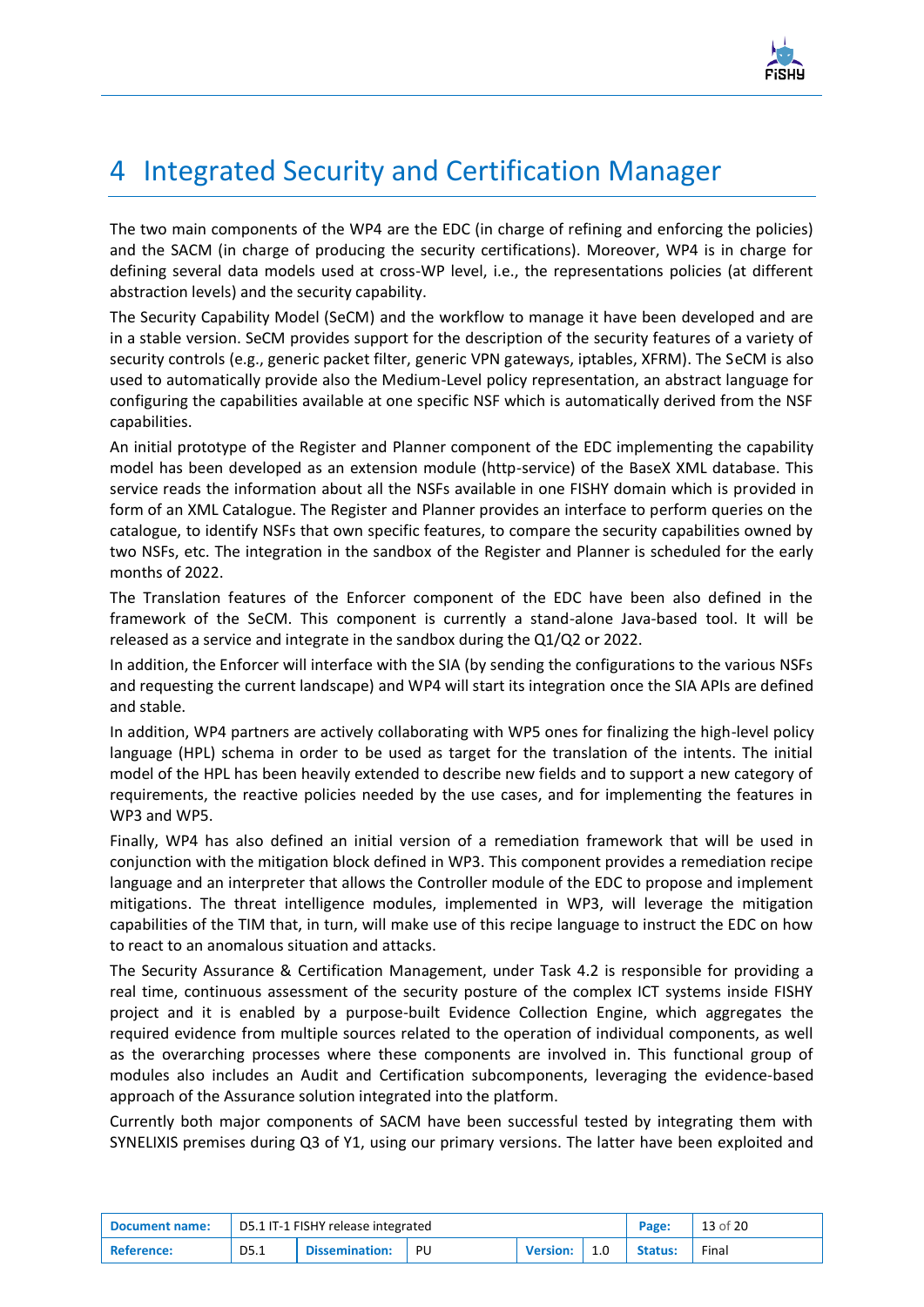

developed furthermore and currently are provided to the FISHY platform as dockerized – containerized systems.

Integration of the SACM with the sandbox has been started in late Y1 and will be continued and finalized during the Q1 of Y2.

| <b>Document name:</b> | D5.1 IT-1 FISHY release integrated |                       |    |                 |     |         | 14 of 20 |
|-----------------------|------------------------------------|-----------------------|----|-----------------|-----|---------|----------|
| <b>Reference:</b>     | D5.1                               | <b>Dissemination:</b> | PU | <b>Version:</b> | 1.0 | Status: | Final    |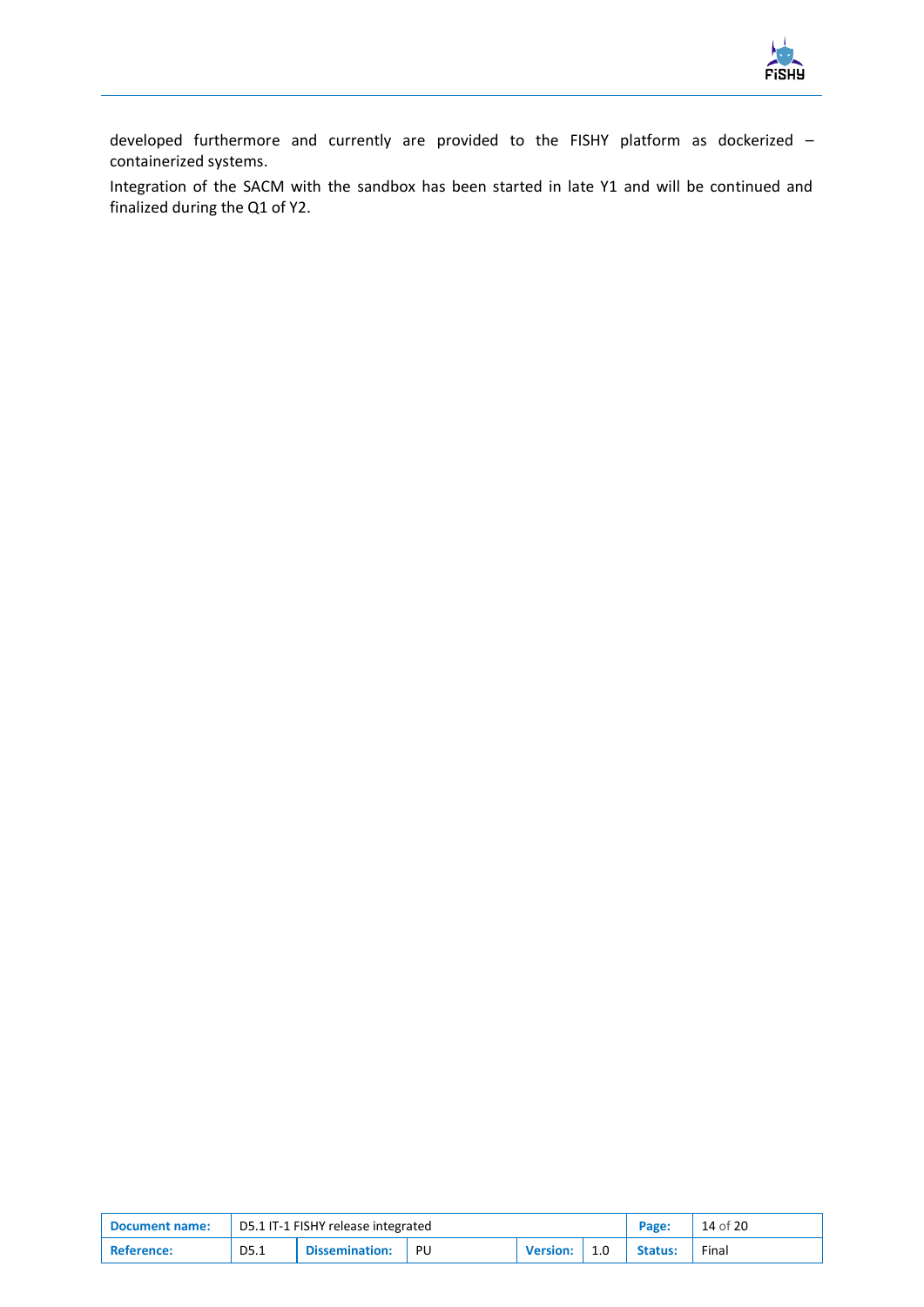

### <span id="page-14-0"></span>5 Intent-based Resilience Orchestrator and Dashboard

The task T5.1 is composed by two main components, which are the Intent-based Resilience Orchestrator (IRO) and the Dashboard. IRO aims at automating the interactions between the user defining high level intents and the system applying high level policies, using natural language processing (NLP) and AI techniques. The Dashboard component is an interface that integrates all the dashboards used among other FISHY components. The workflow and interactions between IRO and other components and inside IRO have been defined and a first prototype of IRO has been developed. Two flows are defined: A top-down flow where a user (network administrator) interacts with IRO via an IRO-Dashboard in order to provide commands in the form of high-level intents, after that IRO pre-process and translates the intents to configure the required policies, and finally the policies are verified and forwarded to the network controller represented by the EDC components. In the bottom-up flow, the data gathered by monitoring tools defined in TIM component is used by IRO in order to react on network events and reconfigure the status of used policies using EDC component. Moreover, IRO considers the human in the loop and interacts with the user via the Dashboard in order to confirm and verify the concluded policies that are aimed to be applied.

IRO is composed by several blocks, which are the IRO-Dashboard/IRO-CLI, the intent manager, the policy configurator, the intent compiler, Learning & reasoning and the knowledge base. IRO-Dashboard or IRO-CLI is a frontend interface used by the user to input the intents to IRO, where few CLI commands have been developed in the current version (functionalities: add intent, get status, reset status, push intents).

Using NLP techniques, the intent manager translates the input text in the intent into a structured format containing several fields such as the intent type and parameters. At the current version a controlled natural language (CNL) is used to define a specific grammar for few intents, regular expressions are currently used to extract the information from the text, and we aim at extending and enriching the language to consider more language expressions, and to use smarter techniques of information retrieval. The policy configurator is responsible for matching the extracted requirements from the input intent with exploitable policies, where it configures the required policies stored in the knowledge base to satisfy the user requirements. At the current version, the policy configurator has a predefined method for each type of intents, where the possible configuration scenarios are analyzed in advance, and policy templates that can be reconfigured are defined stored. IRO can be extended and enriched with functionalities simply by adding policy templates (where the policy has to be adapted to the capability model used in EDC component), and a matching method. Such feature will be analyzed and defined in the next iteration.

The intent compiler component receives the configured policies and verify their validities with the initial intents, considering that some conflicts between intents might occur, which needs to be solved before enforcing the policies. The learning & reasoning is a component that receives information from monitoring tools (TIM), checks if an alert or recommendation has to be sent to the user via the Dashboard, and then reacts based on that. The learning and reasoning can automatically react to alerts when a predefined intent has been given by the user, where it triggers the policy configurator to configure policies and pass them to EDC using the intent compiler. This component has been defined but not yet been developed. Finally, the knowledge base component is used to save the intent structure, which contains a dictionary of vocabularies that can be used in the intent translation, as well as the existing policy templates. In the current prototype, we are using Elasticsearch in order to save the intent structure in a JSON format.

The integration of the current IRO version on the Sandbox is already achieved, where IRO software contains two containers: IRO source code and Elasticsearch. They can leverage the NED to

| <b>Document name:</b> | D5.1 IT-1 FISHY release integrated |                          |  |                  |  |         | 15 of 20 |
|-----------------------|------------------------------------|--------------------------|--|------------------|--|---------|----------|
| <b>Reference:</b>     | D5.1                               | <b>Dissemination:</b> PU |  | Version: $ 1.0 $ |  | Status: | Final    |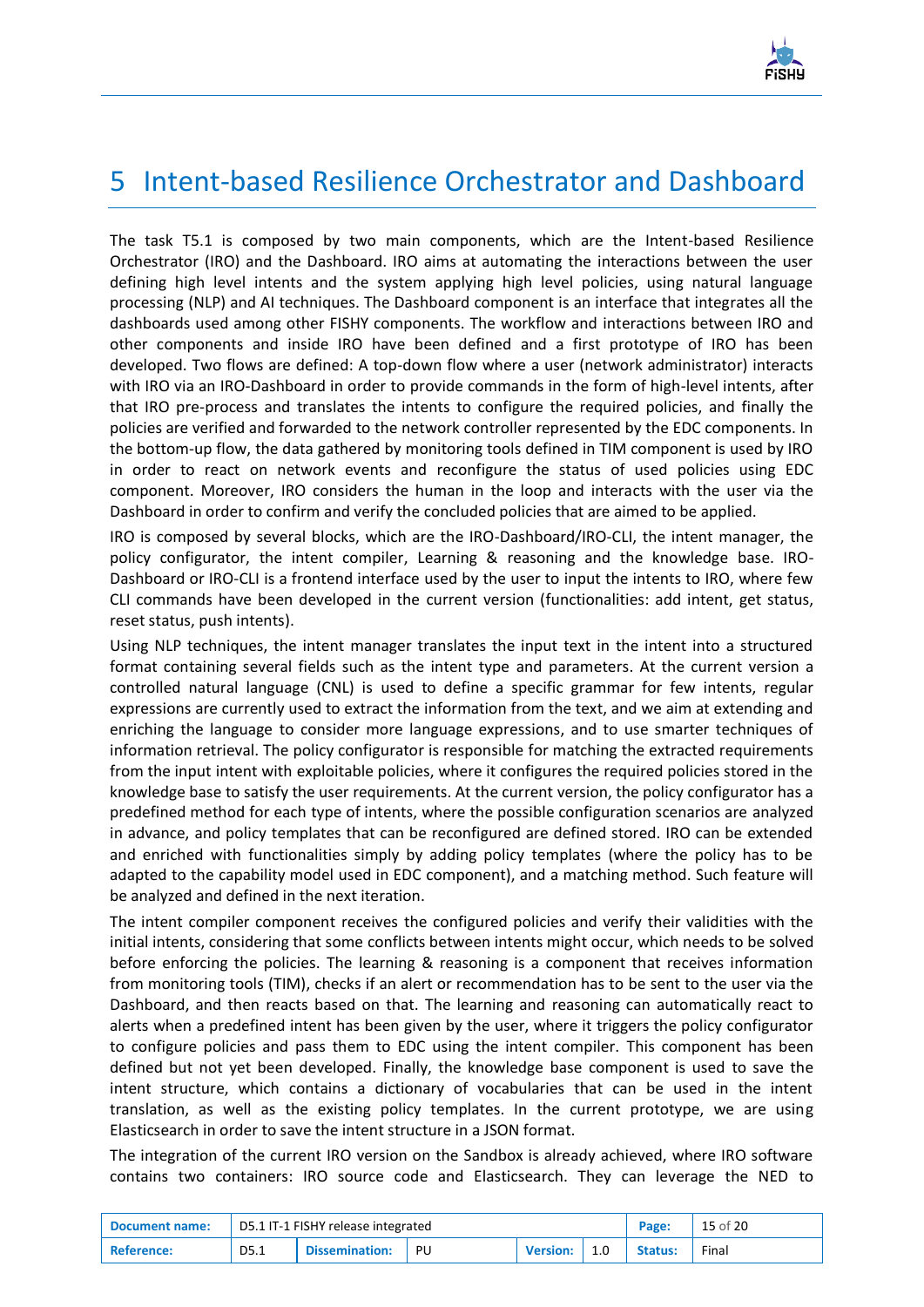

communicate with the container hosted on the other VM of the Sandbox. In the next step, we aim at defining the interface with the other components such as EDC and TIM. For the use cases, we plan to analyze each use case separately and extract few possible intents that the user may provide, prepare hello world example and develop it. Currently an example from F2F use case has been analyzed in collaboration with WP4 leader, which required an enhancement in the capability model. The next step is to develop the examples and plan how to extend it to other use cases.

| <b>Document name:</b> | D5.1 IT-1 FISHY release integrated |                       |    |                 |     | Page:   | 16 of 20 |
|-----------------------|------------------------------------|-----------------------|----|-----------------|-----|---------|----------|
| <b>Reference:</b>     | D5.1                               | <b>Dissemination:</b> | PU | <b>Version:</b> | 1.0 | Status: | Final    |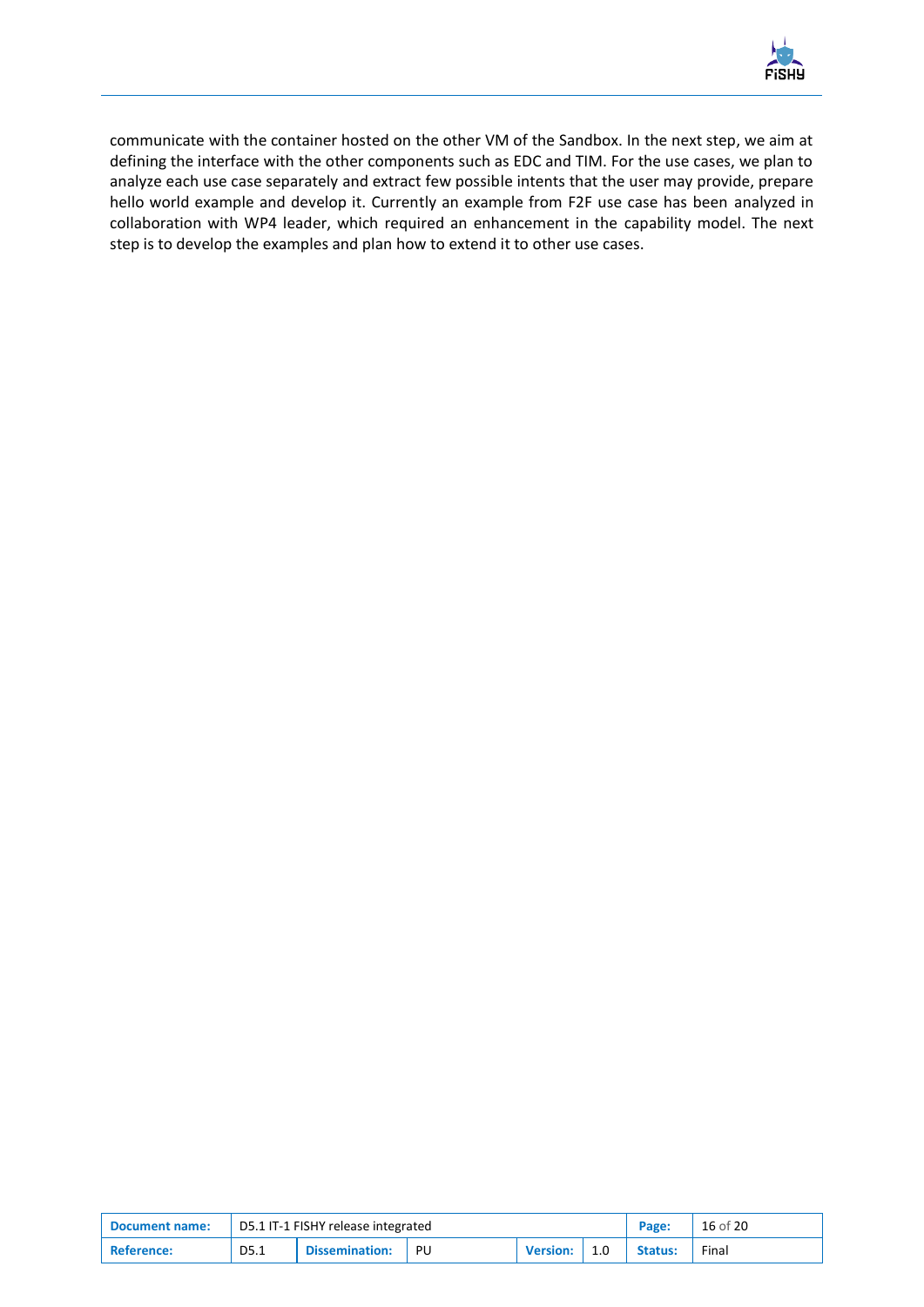

## <span id="page-16-0"></span>6 Secure Infrastructure Abstraction

The Secure Infrastructure Abstraction (SIA) module offers a northbound interface to the other blocks and components of the FISHY platform. The SIA northbound interface provides an abstract and technology agnostic view of the NFV infrastructure resources available at an organization domain. It supports the management and orchestration of network services and VNFs making use of that infrastructure resources. A full description of the SIA, its architecture and functionality is already available in D2.[2\[3\].](#page-19-9) However, for the sake of completeness, this section will include a summary of the most relevant aspects of the SIA, as well as the development status of its components and the future for its integration in the FISHY platform.

In the design and implementation of the SIA northbound Application Programming Interface (API), the consortium will consider the following functions within the scope of an organization domain: a) management of NFV descriptors (e.g., upload/delete/update) that define network services, Virtual Network Functions (VNFs), and Physical Network Functions (PNFs); b) lifecycle management of network services that operate on the organization domain; c) collection of performance information regarding the execution of network service instances; d) issuing notifications under fault conditions (e.g., a failure on a virtual network that impacts the connectivity of a network service or VNF); and e) provision of information on the capacity of NFV infrastructure resources within the organization domain.

On the other hand, to keep compatibility with relevant standardization efforts on NFV, the preliminary work on the SIA design considers the possibility that NFV descriptors follow the YANG models defined by ETSI [\[4\].](#page-19-10) In addition, the design work envisions a SIA northbound API aligned with the RESTful API specification defined by ETSI to support the interaction between an Operation/Business Support System (OSS/BSS) and an NFV orchestrator [\[4\].](#page-19-10)

The development of the SIA northbound interface is currently being considered for implementation in IT-2. In the current version, IT-1, a set of functionalities that will be performed by the northbound interface are currently present in the Sandbox using the Kubernetes interface available in each one of the FISHY domains. Nevertheless, this approach is limited, as it does not support the automated establishment of link-layer connectivity between virtual functions (Kubernetes pods), as well as the management of Kubernetes services making use of this connectivity. To aid automation, a first step in the realization of the SIA northbound API contemplates the development of a Kubernetes wrapper that supports the management (creation/update/deletion) of virtual networks on Kubernetes clusters.

It is important to observe that the SIA module must provide the API functions regardless of the underlying NFV management and orchestration technologies (e.g., Open-Source MANO [\[5\],](#page-19-11) OpenStack or Kubernetes) and SDN controllers (e.g., OpenDaylight, Ryu, etc.) that may be in use within a FISHY domain. To this purpose, the design of this module considers the utilization of an adaptable southbound interface. The SIA southbound interface will support the interaction with specific management and orchestration software stacks and SDN controllers that exist in a domain, through the utilization of pluggable translating modules (plug-ins). This plug-in-based approach decouples the design and the implementation of the SIA module from specific NFV management and orchestration technologies, which can be supported as add-ons to the southbound interface.

To perform its functionalities, the SIA uses a set of Network Edge Devices (NEDs) deployed in every FISHY domain. In principle, this component oversees the provision of the switching functionality necessary to enforce forwarding rules for the traffic received onto the point-to-point links built between NED peers located in different domains. Further information can be found in D2.2, where the NED and its functionalities are described in further detail.

| <b>Document name:</b> | D5.1 IT-1 FISHY release integrated |                          |  |                  |  | Page:   | $17$ of 20 |
|-----------------------|------------------------------------|--------------------------|--|------------------|--|---------|------------|
| <b>Reference:</b>     | D5.1                               | <b>Dissemination:</b> PU |  | Version: $ 1.0 $ |  | Status: | Final      |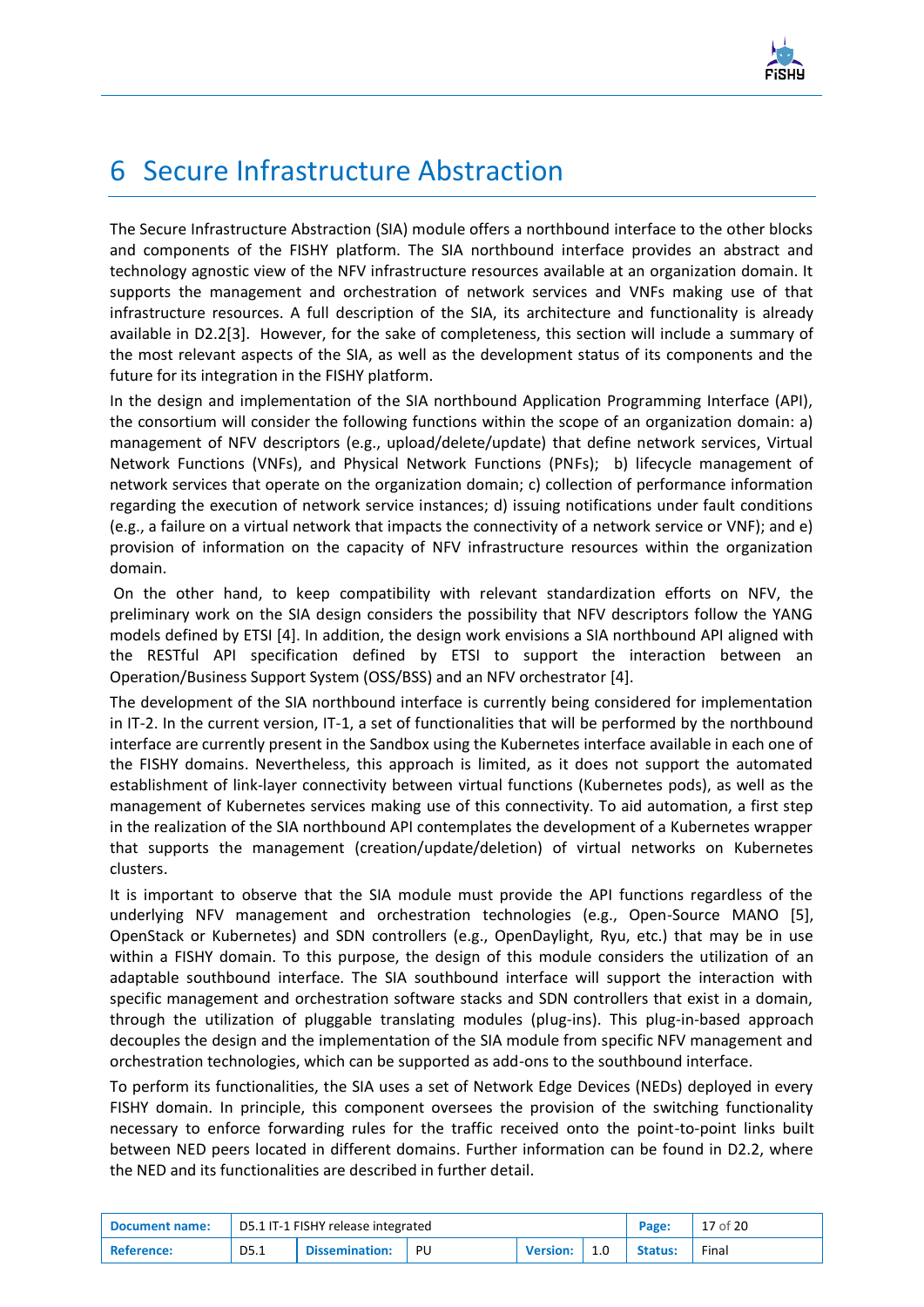

IT-1 provides the first iteration of the NED component, which builds IP tunnels seen in Figure 2 between each NED through Virtual eXtensible Local Area Networks (VXLANs) [\[6\].](#page-19-12) These NEDs allow applications, deployed as Kubernetes pods, to communicate between each other using point-topoint links. Each application can rely on the own Kubernetes interface to perform the rest of functionalities that do not involve communications through the NEDs (e.g., Internet access). Their deployment is automatically performed once the Sandbox domains are installed using the available script shown in previous sections of this document.

For the NED that will be introduced in IT-2, the automatic configuration of the applications attached to the NED will be considered. In other words, applications will be able to automatically attach to the NEDs in their respective domains and configure their networking interfaces without any manual configurations needed to be performed (in contrast on how it is done so far, for example requiring to manually assign IP addresses in the containers of an application). Furthermore, the next iteration of the NED will support more characteristics of Kubernetes deployments, including replicas for service scalability, Kubernetes service compatibilities, etc.

| <b>Document name:</b> | D5.1 IT-1 FISHY release integrated |                       |    |                 |     | Page:          | 18 of 20 |
|-----------------------|------------------------------------|-----------------------|----|-----------------|-----|----------------|----------|
| <b>Reference:</b>     | D5.1                               | <b>Dissemination:</b> | PU | <b>Version:</b> | 1.0 | <b>Status:</b> | Final    |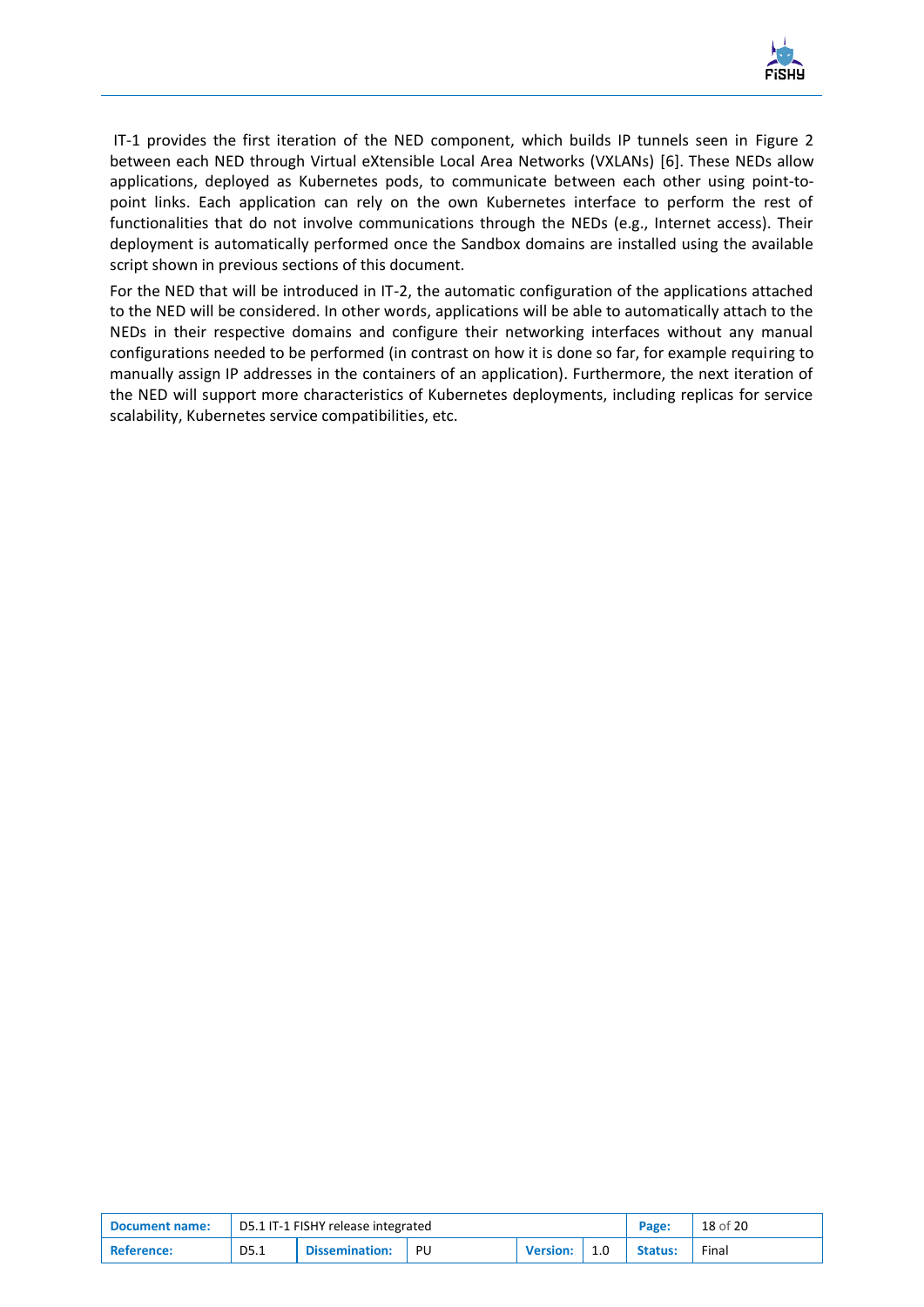

## <span id="page-18-0"></span>7 Conclusions

The main conclusion of this deliverable is that the first version of the Sandbox has been released and the partners can download it to test their tools locally to be further integrated. Also, a description of the work packages and tasks involved on the integration have been made in order to make a followup of this work.

Next steps regarding integration includes the improvement of the Sandbox by automatization the deployment of the services and automatic IP assignment and also continue with the integration of all the components and tool of each use case.

| <b>Document name:</b> | D5.1 IT-1 FISHY release integrated |                       |    |                 |     | Page:          | 19 of 20 |
|-----------------------|------------------------------------|-----------------------|----|-----------------|-----|----------------|----------|
| <b>Reference:</b>     | D5.1                               | <b>Dissemination:</b> | PU | <b>Version:</b> | 1.0 | <b>Status:</b> | Final    |